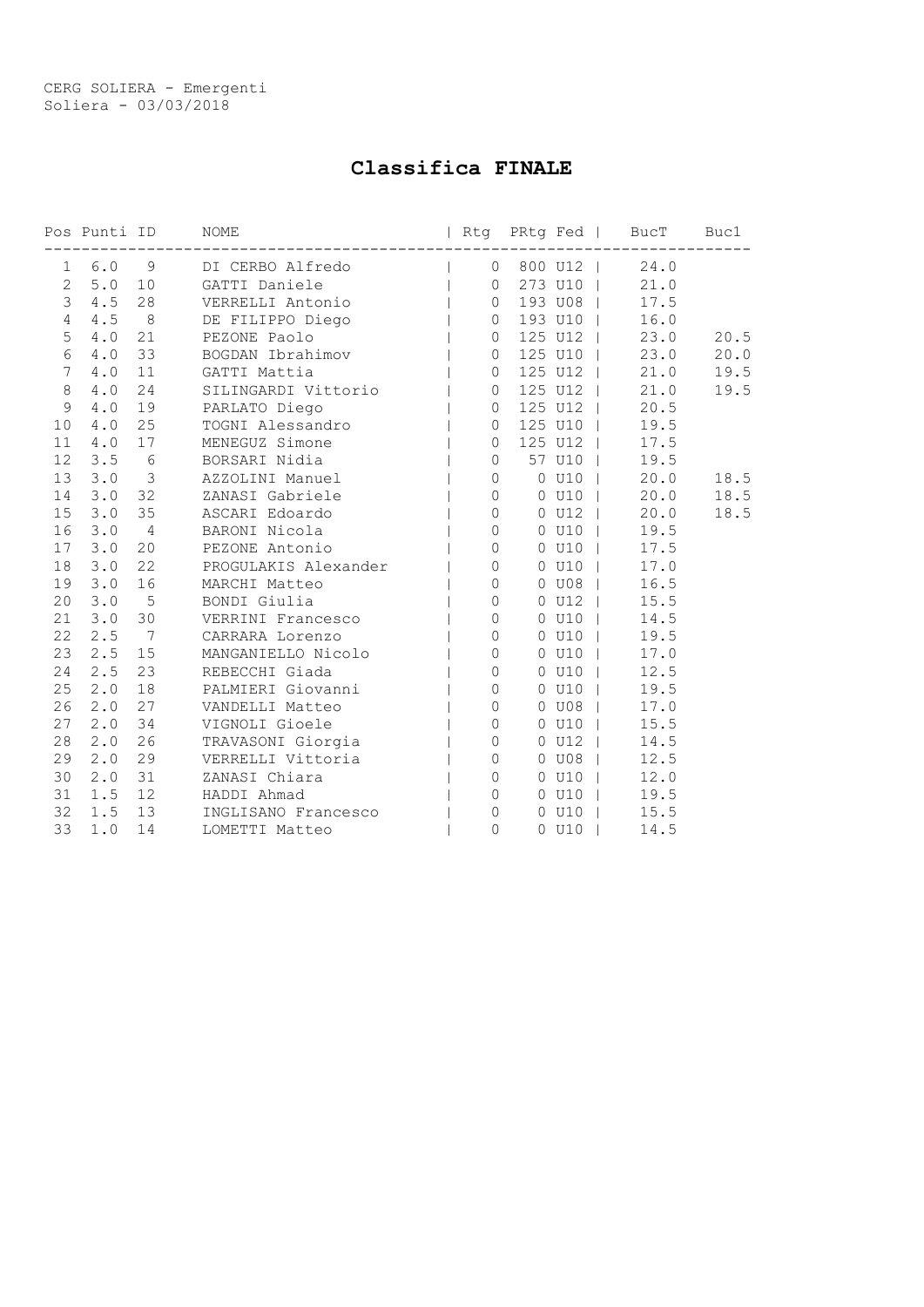CERG SOLIERA - Emergenti Soliera - 03/03/2018

### Tabellone al turno 6

|    | ID NOME              | Rtg                 | CAT        | Pts   | 1       | $\overline{2}$ | 3       | 4       | 5       | 6       |
|----|----------------------|---------------------|------------|-------|---------|----------------|---------|---------|---------|---------|
|    | 3 AZZOLINI Manuel    | 0                   | U10        | 3.0   | $=$ B19 | $+W29$         | $+W13$  | $=$ B28 | $-W11$  | $-B17$  |
| 4  | BARONI Nicola        | 0                   | <b>U10</b> | 3.0   | $+W20$  | $-B9$          | $+W30$  | $-B32$  | $-W16$  | $+B29$  |
| 5  | BONDI Giulia         | 0                   | U12        | 3.0   | $-B21$  | $+W14$         | $-B6$   | $-W25$  | $+B34$  | $+B18$  |
| 6  | BORSARI Nidia        | 0                   | <b>U10</b> | 3.5   | $+W22$  | $-B11$         | $+W5$   | $=B7$   | $-W28$  | $+B15$  |
| 7  | CARRARA Lorenzo      | $\overline{0}$      | <b>U10</b> | 2.5   | $+B23$  | $+W34$         | $-B21$  | $=W6$   | $-B8$   | $-W25$  |
| 8  | DE FILIPPO Diego     | $\mathsf{O}$        | <b>U10</b> | 4.5   | $-W24$  | $=$ B35        | $+W15$  | $+B13$  | $+W7$   | $+B16$  |
| 9  | DI CERBO Alfredo     | 0                   | <b>U12</b> | $6.0$ | $+B25$  | $+W4$          | $+B19$  | $+W10$  | $+B21$  | $+W33$  |
| 10 | GATTI Daniele        | 0                   | U10        | 5.0   | $+W26$  | $+B18$         | $+W24$  | $-B9$   | $+W32$  | $+B11$  |
| 11 | GATTI Mattia         | $\Omega$            | <b>U12</b> | $4.0$ | $+B27$  | $+W6$          | $+B33$  | $-W21$  | $+B3$   | $-W10$  |
| 12 | HADDI Ahmad          | 0                   | <b>U10</b> | 1.5   | $+W28$  | $-B24$         | $-W32$  | $=$ B26 | $-W22$  | $-B35$  |
| 13 | INGLISANO Francesco  | 0                   | <b>U10</b> | 1.5   | $=$ B29 | $+W31$         | $-B3$   | $-W8$   | $-W15$  | $-B23$  |
| 14 | LOMETTI Matteo       | $\Omega$            | U10        | 1.0   | $-W30$  | $-B5$          | $-B25$  | $+$ BYE | $-W29$  | $-B34$  |
| 15 | MANGANIELLO Nicolo   | $\mathsf{O}\xspace$ | U10        | 2.5   | $=$ B31 | $-W19$         | $-B8$   | $+W23$  | $+B13$  | $-W6$   |
|    | 16 MARCHI Matteo     | 0                   | <b>U08</b> | 3.0   | $-W32$  | $-B20$         | $+$ BYE | $+W34$  | $+B4$   | $-W8$   |
| 17 | MENEGUZ Simone       | 0                   | U12        | 4.0   | $-W18$  | $+B22$         | $+W27$  | $+B24$  | $-B33$  | $+W3$   |
| 18 | PALMIERI Giovanni    | $\Omega$            | U10        | 2.0   | $+B17$  | $-W10$         | $-W20$  | $-B22$  | $+B31$  | $-W5$   |
| 19 | PARLATO Diego        | 0                   | U12        | 4.0   | $=W3$   | $+B15$         | $-W9$   | $=$ B35 | $+W20$  | $+B22$  |
| 20 | PEZONE Antonio       | 0                   | <b>U10</b> | 3.0   | $-B4$   | $+W16$         | $+B18$  | $-W33$  | $-B19$  | $+W26$  |
| 21 | PEZONE Paolo         | $\Omega$            | <b>U12</b> | 4.0   | $+W5$   | $+B30$         | $+W7$   | $+B11$  | $-W9$   | $-B28$  |
| 22 | PROGULAKIS Alexander | 0                   | <b>U10</b> | 3.0   | $-B6$   | $-W17$         | $+B29$  | $+W18$  | $+B12$  | $-W19$  |
| 23 | REBECCHI Giada       | 0                   | <b>U10</b> | 2.5   | $-W7$   | $=$ B26        | $-W35$  | $-B15$  | $+$ BYE | $+W13$  |
| 24 | SILINGARDI Vittorio  | 0                   | <b>U12</b> | 4.0   | $+B8$   | $+W12$         | $-B10$  | $-W17$  | $+W30$  | $+B32$  |
| 25 | TOGNI Alessandro     | 0                   | <b>U10</b> | 4.0   | $-W9$   | $-B28$         | $+W14$  | $+B5$   | $+W35$  | $+B7$   |
| 26 | TRAVASONI Giorgia    | 0                   | U12        | 2.0   | $-B10$  | $=W23$         | $=$ B31 | $=W12$  | $=W27$  | $-B20$  |
| 27 | VANDELLI Matteo      | 0                   | <b>U08</b> | 2.0   | $-W11$  | $+$ BYE        | $-B17$  | $=W29$  | $=$ B26 | $-B30$  |
| 28 | VERRELLI Antonio     | 0                   | <b>U08</b> | 4.5   | $-B12$  | $+W25$         | $+B34$  | $=W3$   | $+B6$   | $+W21$  |
| 29 | VERRELLI Vittoria    | 0                   | <b>U08</b> | 2.0   | $=W13$  | $-B3$          | $-W22$  | $=$ B27 | $+B14$  | $-W4$   |
| 30 | VERRINI Francesco    | 0                   | <b>U10</b> | 3.0   | $+B14$  | $-W21$         | $-B4$   | $+W31$  | $-B24$  | $+W27$  |
| 31 | ZANASI Chiara        | 0                   | U10        | 2.0   | $=W15$  | $-B13$         | $=W26$  | $-B30$  | $-W18$  | $+$ BYE |
| 32 | ZANASI Gabriele      | 0                   | <b>U10</b> | 3.0   | $+B16$  | $-W33$         | $+B12$  | $+W4$   | $-B10$  | $-W24$  |
| 33 | BOGDAN Ibrahimov     | 0                   | U10        | $4.0$ | $+W35$  | $+B32$         | $-W11$  | $+B20$  | $+W17$  | $-B9$   |
|    | 34 VIGNOLI Gioele    | 0                   | U10        | 2.0   | $+$ BYE | $-B7$          | $-W28$  | $-B16$  | $-W5$   | $+W14$  |
|    | 35 ASCARI Edoardo    | 0                   | U12        | 3.0   | $-B33$  | $=W8$          | $+B23$  | $=W19$  | $-B25$  | $+W12$  |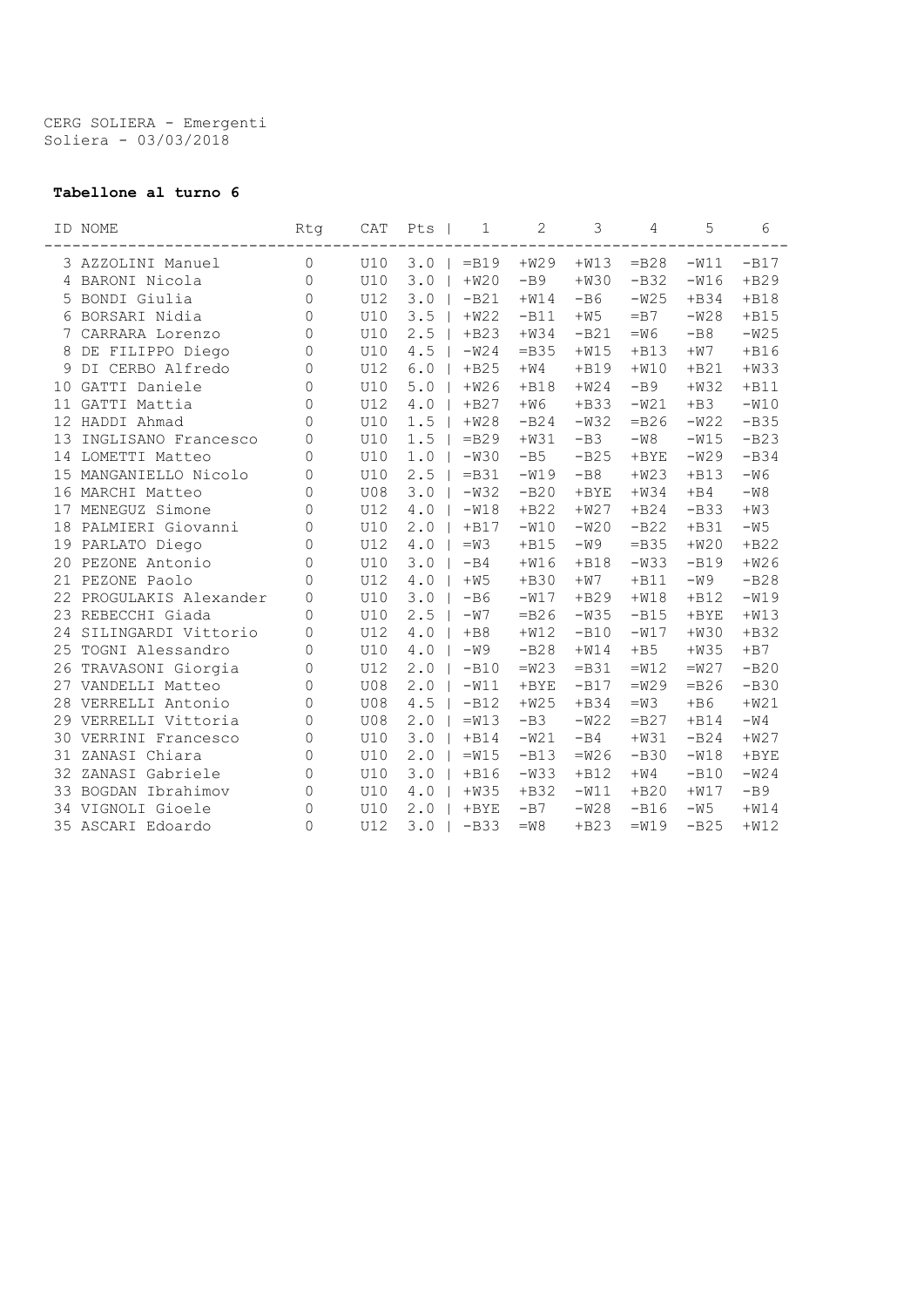CERG SOLIERA - Talenti Soliera - 03/03/2018

## Classifica al FINALE

|                 | Pos Punti ID CAT NOME |               |                                                                                                                                                                                                                                    | Rtq PRtq Fed      |  | DirE      | BucT |      |
|-----------------|-----------------------|---------------|------------------------------------------------------------------------------------------------------------------------------------------------------------------------------------------------------------------------------------|-------------------|--|-----------|------|------|
|                 | 4.5                   | 1             | NC <b>Mammi Samuele</b> and the Manus Samuel Samuel Samuel Samuel Samuel Samuel Samuel Samuel Samuel Samuel Samuel Samuel Samuel Samuel Samuel Samuel Samuel Samuel Samuel Samuel Samuel Samuel Samuel Samuel Samuel Samuel Samuel | 1428 1604 U12     |  | 0.0       |      |      |
| 2               | 4.0                   |               | 8 NC Lugli Daniele 1257 1563 U12                                                                                                                                                                                                   |                   |  | 0.0       | 13.5 |      |
| 3               | 4.0                   | 9             | NC Vergara Meersohn Alberto   1227 1490 U12                                                                                                                                                                                        |                   |  | 0.0       | 13.0 |      |
| 4               | 3.0                   |               | 11 NC Mottaran Michael 1181 1394 U14                                                                                                                                                                                               |                   |  | 1.0       |      |      |
| $5 -$           | 3.0                   |               | 5 NC Mazilu David Andrei (1912 1290 U14                                                                                                                                                                                            |                   |  | 0.0       |      |      |
| 6               | 2.5                   | 6             | NC Giuntini Silvia                  1304 1229 U12                                                                                                                                                                                  |                   |  | 0.0       | 13.0 |      |
|                 |                       |               | 2.5 7 NC <b>Santoro Alessio</b>                                                                                                                                                                                                    | 1267 1284 U10     |  | $0.0$ 8.0 |      |      |
| 8               | 2.0                   |               | 4 NC Mocanu Riccardo                                                                                                                                                                                                               | 1338 1161 U10     |  | 0.0       | 14.0 |      |
| 9               | 2.0                   |               | 2 NC Carrara Leonardo                                                                                                                                                                                                              | 1371 1184 U12     |  | 0.0       | 12.5 |      |
| 10 <sup>°</sup> | 2.0                   | 10            | NC Mammi Ottavio                                                                                                                                                                                                                   | l 1221 1225 U10 l |  | 0.0       | 11.5 | 2.00 |
| 11              | 2.0                   | 12            | NC Ballotti Matteo                                                                                                                                                                                                                 | 1166 1250 U12     |  | 0.0       | 11.5 | 2.00 |
| 12              | 2.0                   |               | 14 NC Azzolini Filippo            1123 1173 U12                                                                                                                                                                                    |                   |  | 0.0       | 10.0 |      |
| 13              | 1.5 13                |               | NC Hodo Jonian Della Constantino Constantino Constantino Constantino Constantino Constantino Constantino Consta                                                                                                                    | 1147 1112 U10     |  | 0.0       |      |      |
| 14              | 0.0                   | $\mathcal{E}$ | NC Ghinelli Fabio                                                                                                                                                                                                                  | l 1365 430 U12 l  |  | 0.0       |      |      |

QUALIFICATI ALLA FINALE NAZIONALE CIG U16

#### Tabellone al turno 5

| ID NOME                | Rta  | CAT        | $\mathbf{1}$<br>Pts | 2      | 3       | 4      | 5       |
|------------------------|------|------------|---------------------|--------|---------|--------|---------|
| 1 Mammi Samuele        | 1428 | NC U12     | 4.5<br>$+W8$        | $+B10$ | $+W11$  | $+B9$  | $=W6$   |
| 2 Carrara Leonardo     | 1371 | NC U12     | 2.0<br>$-B9$        | $+W7$  | $-B8$   | $-W12$ | $+B.3$  |
| 3 Ghinelli Fabio       | 1365 | NC U12     | 0.0<br>$-W10$       | $-B14$ | $-B12$  | $-W7$  | $-W2$   |
| 4 Mocanu Riccardo      | 1338 | NC U10     | 2.0<br>$-B11$       | $-W8$  | $+ B7$  | $+W13$ | $-B5$   |
| 5 Mazilu David Andrei  | 1312 | NC U14     | 3.0<br>$+W12$       | $-B11$ | $+W13$  | $-B8$  | $+W4$   |
| 6 Giuntini Silvia      | 1304 | NC U12     | 2.5<br>$-B13$       | $+W12$ | $+ B10$ | $-W11$ | $=$ B1  |
| 7 Santoro Alessio      | 1267 | NC U10     | 2.5<br>$=W14$       | $-B2$  | $-W4$   | $+B.3$ | $+W10$  |
| 8 Lugli Daniele        | 1257 | NC U12     | 4.0<br>$-B1$        | $+B4$  | $+W2$   | $+W5$  | $+B12$  |
| 9 Vergara Meersohn Alb | 1227 | NC U12     | 4.0<br>$+W2$        | $+B13$ | $+W14$  | $-W1$  | $+B11$  |
| Mammi Ottavio<br>1 O   | 1221 | NC U10     | $+B3$<br>2.0        | $-W1$  | -W6     | $+B14$ | $-B7$   |
| 11 Mottaran Michael    | 1181 | NC U14     | 3.0<br>$+W4$        | $+W5$  | $-B1$   | $+ B6$ | $-W9$   |
| 12 Ballotti Matteo     | 1166 | NC U12     | 2.0<br>$-B5$        | $-B6$  | $+W3$   | $+B2$  | $-W8$   |
| 13 Hodo Jonian         | 1147 | NC U10     | 1.5<br>$+W6$        | $-W9$  | $-B5$   | $-B4$  | $=W14$  |
| 14 Azzolini<br>Filippo | 1123 | U12<br>NC. | 2.0<br>$= B7$       | $+W3$  | $-B9$   | $-W10$ | $=$ B13 |